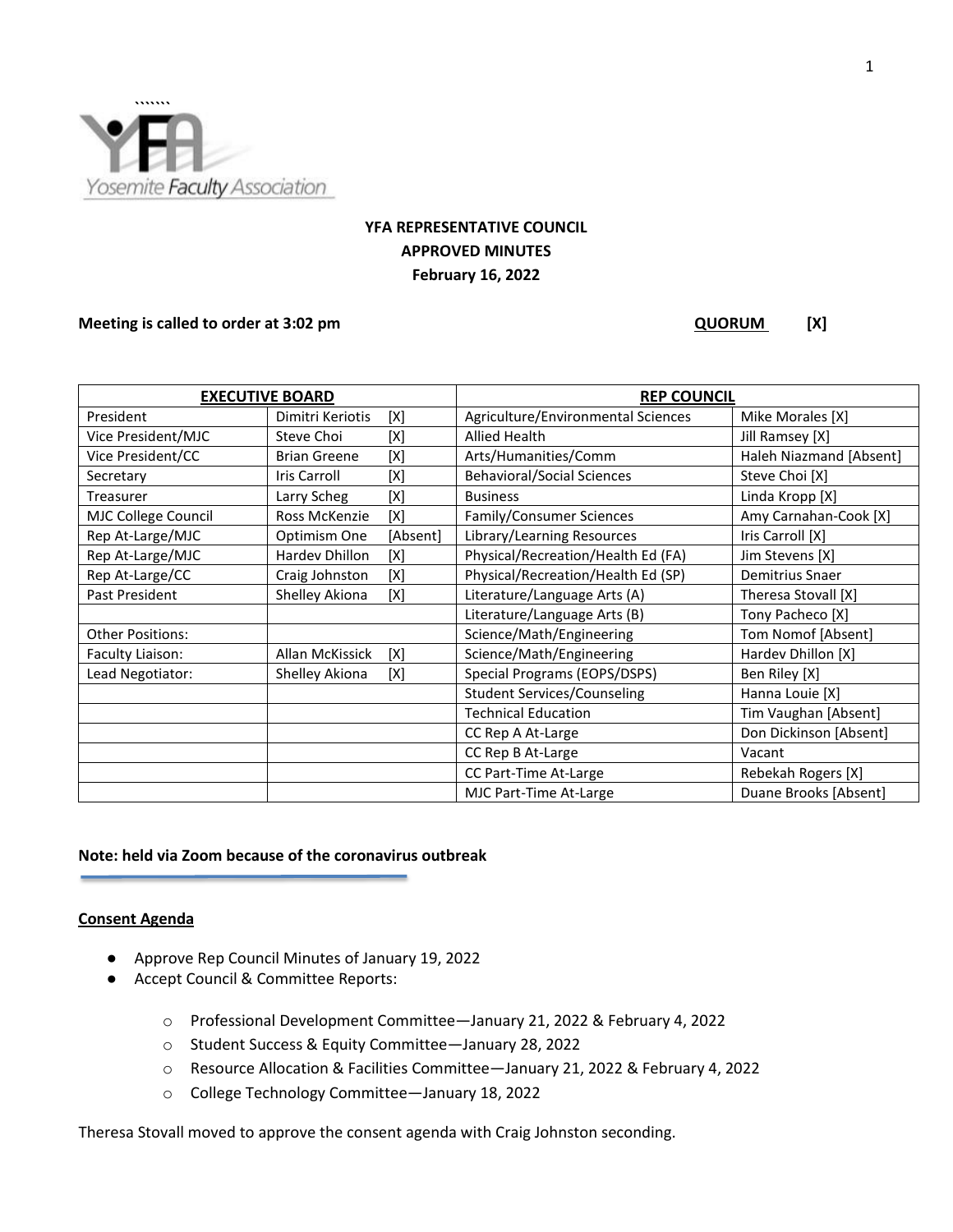We began a discussion on the PDC report. After a brief discussion, we decided to move the PDC report to Other on the agenda.

Theresa Stovall moved to approve the consent agenda with the PDC revision and Hanna Louie seconded.

The consent agenda was approved with one abstention.

# **Action/Discussion/Continuing Projects**

Spring 2022 On-Campus Issues, Existing and Potential – Dimitri Keriotis

- We are preparing to repopulate campuses and colleges for the fall semester.
- We discussed what repopulating will look like. Representatives expressed frustration with planning for the fall semester without having a uniform plan in place. In addition, not all faculty, even those who are working on scheduling now, are aware of the recent student survey that shows only 20% of students want to come back on campus for fall. The Council wondered when and how we are going to establish a uniform way of determining what percentage of classes will be face-to-face. The current planning without direction is causing a lot of work, uncertainty, and stress. Dimitri says that it will probably be a work in progress because the Board of Trustees is in a  $20<sup>th</sup>$ -Century mindset. He feels that enrollment may persuade them. Administration at both colleges find themselves in a tough position; they want to move toward more online but the Board of Trustees is hesitant.
	- $\circ$  Shelley Akiona added that because workplaces around the globe have changed due to the pandemic, as an organization we need to rethink some of our past practices. Faculty were encouraged to begin discussions at the department and division levels to plan what repopulation should look like for them. These discussions could lead to proposals to repopulate at a reasonable rate. There was overall agreement with this approach.
	- $\circ$  The representatives talked about balancing the percentage of face-to-face with online classes. It seems that administration's push for 100% face-to-face is a knee-jerk reaction to some faculty wanting to remain 100% remote. Some representatives felt that a limit on remote instruction is being handled department by department.
	- o Faculty were reminded about the language in Article 37.3 that states:
		- No fulltime faculty member will teach 100% online for the academic year (fall/spring). Exceptions to the 100% restriction may be granted by the college president and the faculty member shall provide a written plan to meet professional obligations.
	- o Therefore, once we do repopulate, the contract would not support faculty choosing to remain 100% remote for a full academic year without meeting the requirements of the exceptions or having an appropriate accommodation.
	- $\circ$  Brian Greene suggested that it may be time to revisit the side letters for updating to make sure we are all on the same page.
	- $\circ$  Amy Carnahan-Cook talked about issues Child Development is having in bringing back labs in a face-2-face modality. They have a real challenge in trying to bring back labs safely that include young children, MJC students, and faculty. There are licensing issues to consider. They are not receiving clear answers about running practicum classes if they have to shut down due to a COVID infection. They have many issues that they have to work out.
	- $\circ$  YFA is monitoring the situation of faculty being asked to come back on campus for the summer. Counseling faculty, in particular, are facing this issue. YFA feels strongly that all faculty need to be treated the same. Shelley suggests that the Counseling representative remind VPs and deans that faculty are off contract over the summer.
	- o Ross McKenzie stated that one of issues Dr. B. brought up on Monday in College Council, is that as we approach a new normal there will be a rebalancing between online and face-2-face classes.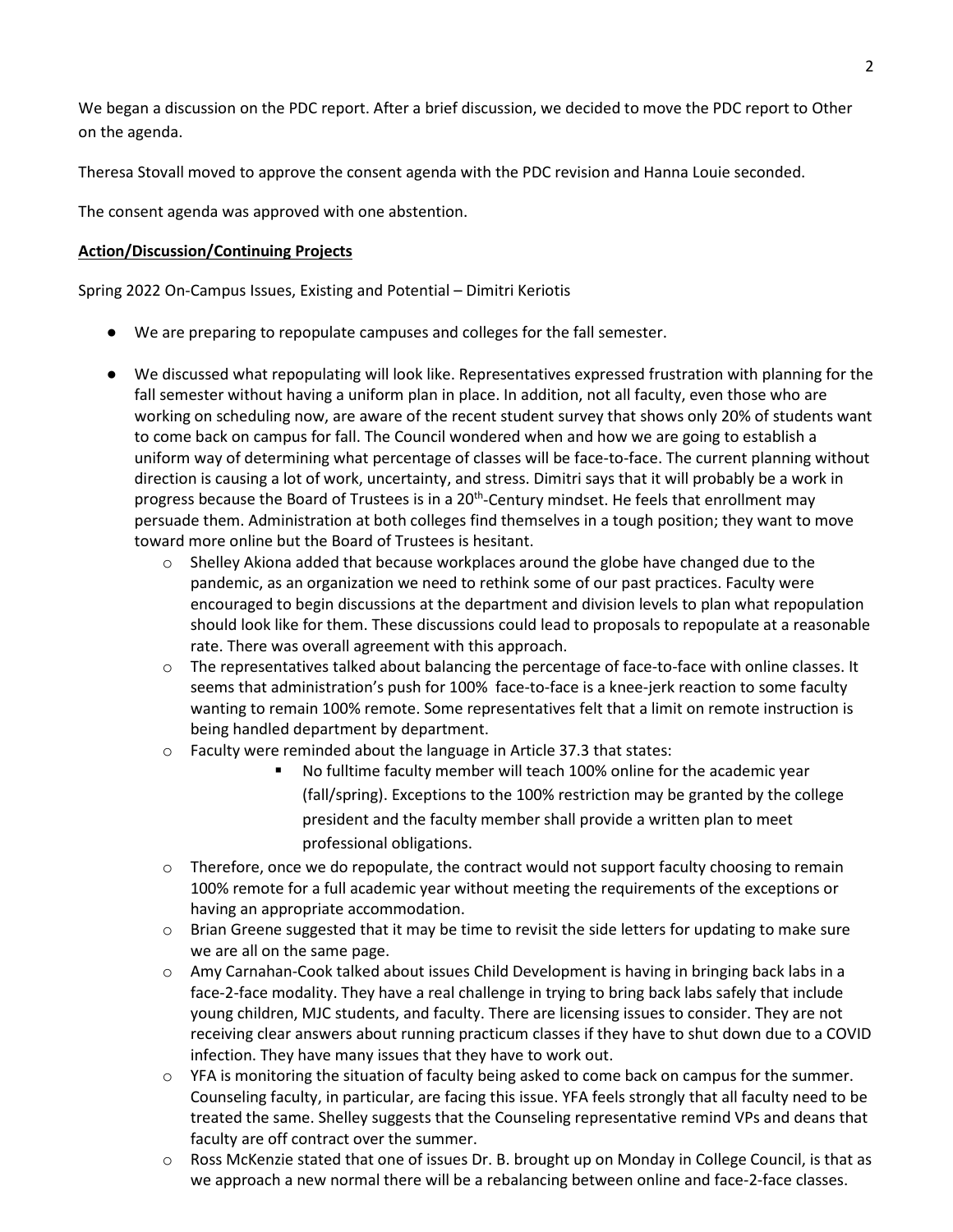One consequence is that there might not be as great a need for classrooms as in the past. There was a student survey saying they want more online course offerings and campus community spaces. In addition, the survey suggests that students want asynchronous online classes.

- $\circ$  Faculty would like to see the survey results, and wondered about the response rate.
- Dimitri informed the group that he has not heard anything about any testing or masking changes. It was reported that Columbia College never received enough tests, so our impression was that they may never implement it.
- A Representative discussed continuing issues with self-service and certification dates. She will send an email to Dimitri with further details. Instructors are talking with their dean, but problems persist. This is a workload issue for instructors because they are having to deal with this on a daily basis with their open/entry, open/exit classes. Allan McKissick informed the body that the initial reaction in College Council was to talk to your dean; however, Dr. B. retreated from that position in District Council. Deans know this is going on. We need to hold the institution accountable and have an examination of and modification of the add process.

# YFA Elections – Geri Wend

Geri Wend is putting together the timeline for elections. She will be sending out the ratification ballot on March 14. The deadline will be Friday, March 25 at 5:00 pm.

# **YFA Executive Board & At-Large Reps**

- VP/Grievance Officer for MJC Exec Board
- Secretary Exec Board
- MJC College Council Rep Exec Board
- Columbia Full-Time Rep A
- Columbia Full-Time Rep B
- MJC Part-Time At-Large Rep

# **YFA Representative Council**

- Ag/Environmental Sciences
- Arts/Humanities/Communication
- BBSS/Business
- Literature & Language Arts-Rep B
- PE/Health Education
- Science, Mathematics & Engineering-Science & Engineering
- Student Services/Counseling

# **Announcements, Updates, Reports, and Other Business**

- President's Report Dimitri Keriotis
	- o YFA contributed to the Go Fund Me effort for the family of our colleague, Rebecca Reyes.
	- o YFA has been able to recover all but one member's missing dues from the District's August missing dues snafu. It was suggested that we send that member a letter via the USPS.
	- o We were reminded that there are four MOUs awaiting the Chancellor's signature. The MOUs are:
		- PT non-credit office hours
			- 3-unit courses
			- Evaluation cycles
			- PT committee work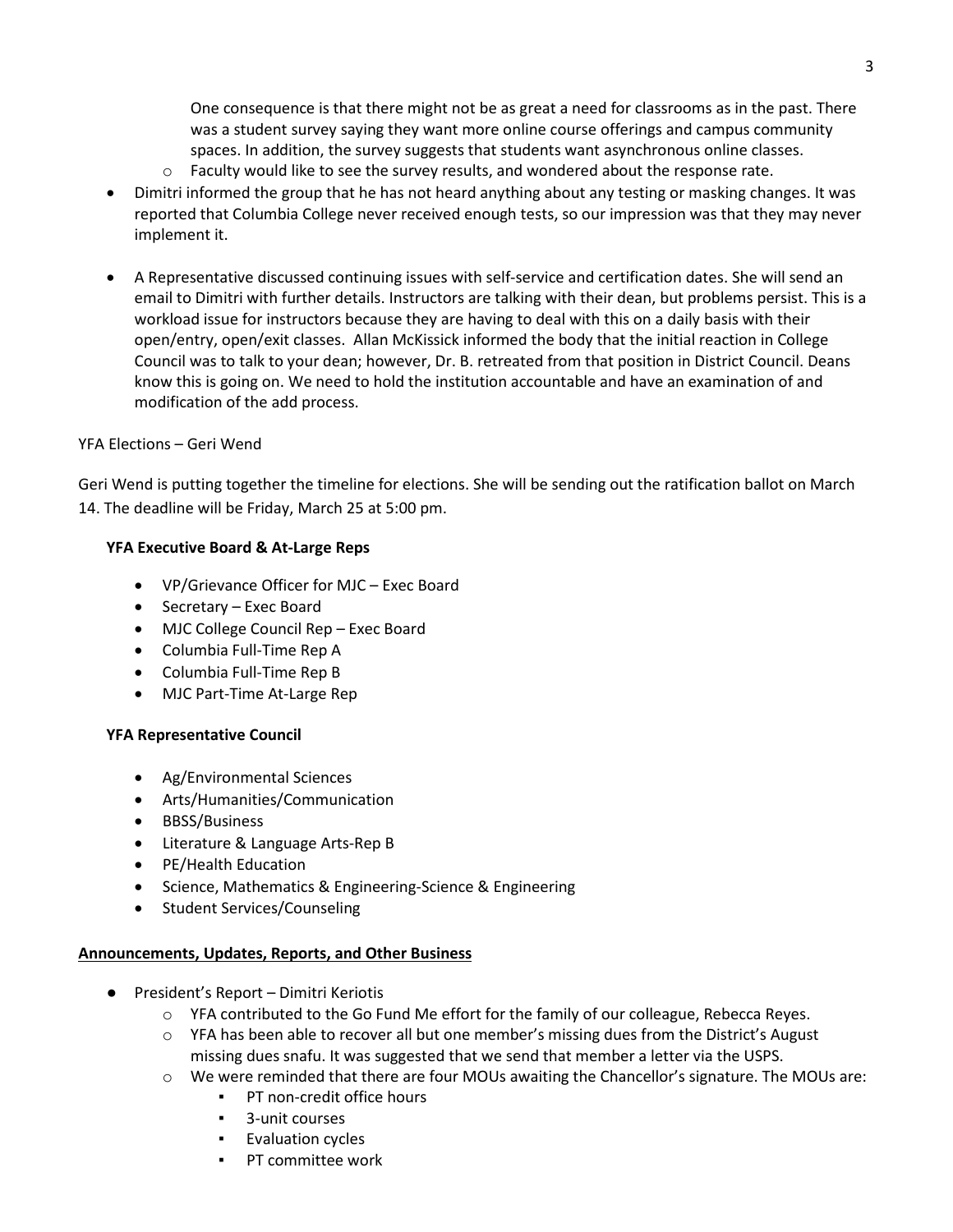- o There are several administrative changes:
	- Columbia College President
	- GH Javaheripour's retirement and the subsequent job position announcement for Vice Chancellor of Educational Support Services
	- We anticipate a job announcement for MJC Vice President of Instruction probably at the beginning of the fiscal year based on a recent Board agenda item.
	- We expect YFA to have spots on the search committees.
- $\circ$  Faculty from the Nursing program made a very successful presentation at the recent Board of Trustees meeting. Trustee Milt Richards asked what it would take to double the program and Kelly Butler spoke about the challenges to the program. There is huge community support for this program.
- o Problems with Self Service and FLEX. Dimitri has been talking to Dr. B. about these issues. He asked to make sure faculty have input into making these decisions moving forward. Craig Johnston informed the group that the Columbia College, College Council met to talk specifically about the bookstore issues and Self-Service. During that meeting, their acting President and Trevor Steward stated that there was faculty representation on planning committees. Craig continued by stating that having a flawed product is not acceptable. The bookstore topic popped up at College Council but no one knew it was going to go away over the break. Shelley Akiona pointed out that these issues reflect the bigger problem of a disconnect between the colleges and IT. Faculty input and perspectives need to be more integrated in technology discussions at the District level.
- $\circ$  The bookstore is developing another platform to make textbook requests. A representative asked that faculty be given flexibility to phase in the transition and expressed frustration with this being the fourth or fifth platform she's worked with for requesting texts.
- $\circ$  Dimitri let the group know that at our next meeting we will review recommended changes to our Bylaws.
- o Lastly, Dimitri reported on a FAAAC webinar that he and Steve Choi attended on the topic of the future of California Community Colleges. They reported that the existing business model is setting us up for failure. Enrollment statewide was dropping prior to COVID and of course continues to do so. Dimitri informed us that if this trend continues and if the way we do business continues, CCCs will be facing hard times because the enrollment issue is real and it is statewide.
- Vice Presidents' Updates Steve Choi / Brian Greene

MJC – Steve Choi stated that he is working with several faculty members who are exhibiting unprofessional behavior that is causing them problems. He encouraged us all to look out for each other because we're all feeling stressed. If you or a colleague you know needs help, please reach out to your VP/Grievance Officer. For MJC, that i[s Stephen Choi](mailto:chois@yosemite.edu) and for Columbia, that is Brian [Greene](mailto:greeneb@yosemite.edu)

Columbia College – Brian Greene reported that he has been working through a handful of issues with specific faculty. He informed us that Columbia College has been closed all week due to a fire next to their propane tank. The college is scheduled to open next week. Brian continued by pointing out that some contract language, which was agreed upon during our most recent language changes as reflected in the Tentative Agreement, is not reflected in the actual contract. YFA is working with District to remedy this problem. The most notable area of concern has to do with the part-time rehiring preferences.in Article 7.3.4, which affects current scheduling. For the current language, look a[t Article 7 in the Tentative Agreement.](https://4103ffc3-f8d0-4eff-81f9-ef31776dae4e.usrfiles.com/ugd/4103ff_172229feb52f4b768191c417598bedfb.pdf)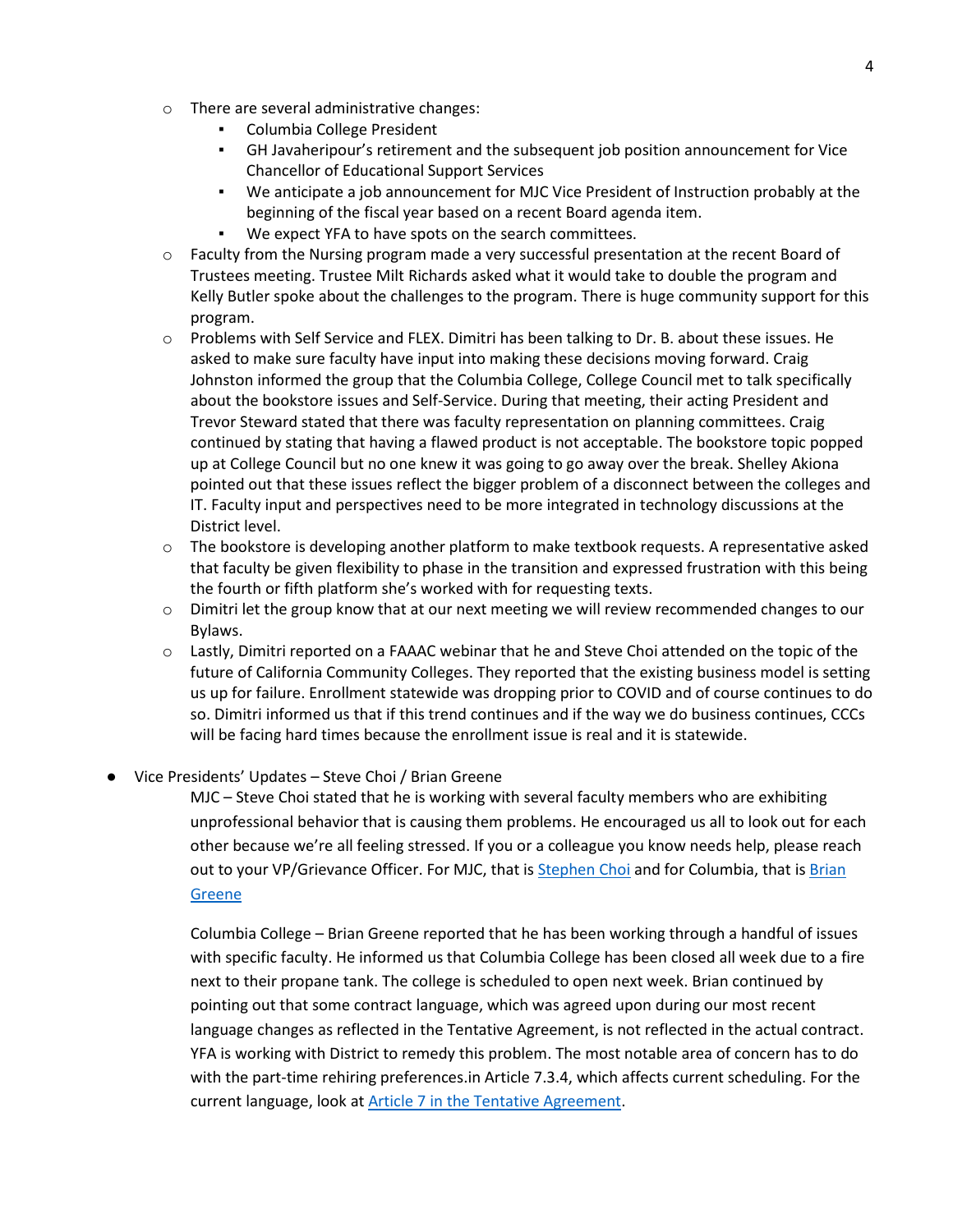- Secretary/Membership Coordinator Update Iris Carroll
	- $\circ$  Up-to-date with all audits (FT/PT). We've cleaned up several FT issues. We have 68 PT members with 11 more on the current PT payroll report for whom we don't have membership forms. Geri will follow up to get the forms.
	- $\circ$  In addition, the Board of Trustees meeting videos are up-to-date on the YFA YouTube channel.
- Treasurer's Update Larry Scheg
	- $\circ$  He reports that YFA finances are about the same as they were six months ago. We discussed our reserve and operating budget.
	- o We also discussed the upcoming, ratified incremental dues increase that will take place over summer.
- College Council Reports Ross McKenzie / Craig Johnston

MJC – Ross reports that MJC accreditation is up and going again and reminded the group that VPI, Jennifer Zellet asked for volunteers. He stated that constituent groups should be looking for people to head things.

Columbia College – Craig stated that he completed his College Council report, which was distributed to the Council. He informed the group that Brian Sanders has proposed an augmented administrative team. They are going to try to have something with a more participatory process. With regard to classes on campus, Craig reports there are two groups on campus: Fire Service and Natural Resources.

Negotiations Update – Shelley Akiona / Negotiations Team

Shelley reported that last Friday's meeting was our 13<sup>th</sup> of the semester and that this pace and lack of resolution has been exhausting. She reminded the group that the team is working to protect our medical benefits by creating a sustainable model as required by the Tentative Agreement. She hopes we'll see an agreement soon. She continued by stressing that our salary model, which is based on the median salary of all state community colleges, remains in place. Faculty will be seeing a small salary increase in August but as salaries across the state rise, so will ours.

#### Other: Anyone

- We spoke at length about the new FLEX system known as the Vision Resource Center. Faculty are very unhappy with the rollout of the new system, its unfriendly user interface, and the preregistration/shortened timeline requirements for reporting FLEX activities. It was felt that the new system is actually a deterrent to faculty completing professional development activities. In addition, the system is not being updated, so faculty do not know what their hours are. A representative asked about the plan for people who do not meet their FLEX obligation this year because of the rocky implementation of this new system.
	- $\circ$  Amy Carnahan-Cook reported from the Professional Development Committee that May 30<sup>th</sup> is the cutoff date for registering for FLEX activities this year. It was pointed out that if we have the ability to change this cutoff date for this year at the local level, then the system is more flexible than we were led to believe. Amy continued by stating that moving forward, the plan is for the colleges to move to preregistration, and if you do not preregister, you only have 7 days in which to do so. We questioned if that was feasible. Amy got the impression that the idea of preregistration would be to get a roster which would make it easier to verify attendance. It was